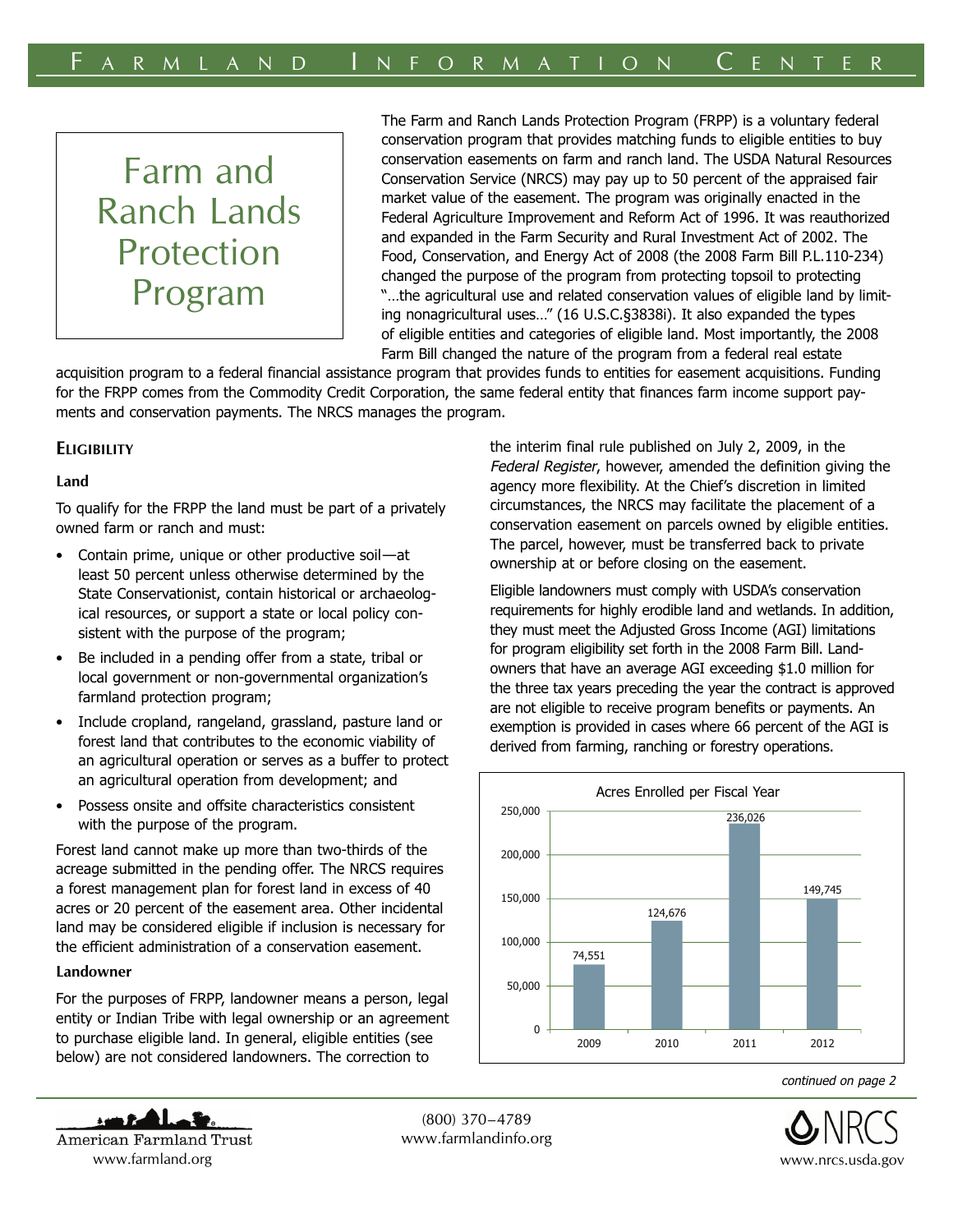## Farm and Ranch Lands Protection Program

#### continued from page 1

#### **Eligible Entities**

Federally recognized Indian tribes, states, units of local government or non-governmental organizations that buy agricultural conservation easements for the purpose of protecting agricultural use can apply for FRPP matching funds. "Nongovernmental organization" means a tax-exempt organization formed for the conservation purposes set forth in Internal Revenue Code Section 170(h)(4)(A). These purposes include the preservation of land areas for outdoor recreation, natural habitat, open space—including farmland and forest land and the preservation of historic resources. The 2008 Farm Bill amended the definition of eligible entities to add churches, universities and hospitals.

In addition, eligible entities must demonstrate:

- A commitment to long-term conservation of agricultural lands;
- A capacity to acquire, manage and enforce easements;
- Sufficient staff to monitor and enforce easements; and
- Available funds.

The 2008 Farm Bill established "certified entities" as a special class of eligible entities that have demonstrated a capacity to complete land projects using FRPP funds and an ongoing commitment to monitoring and stewardship. Certified entities can enter into longer cooperative agreements for up to five years.

The final rule, published on January 24, 2011, and final rule amendment, published on February 10, 2012, included more robust certification requirements. Entities submit written requests for certification. State Conservationists then make recommendations to the NRCS Chief. To be certified, eligible entities must:

- Agree to use the Uniform Standards for Professional Appraisal Practice or the Uniform Appraisal Standards for Federal Land Acquisitions in conducting appraisals for FRPP funded projects;
- Hold a minimum of 25 agricultural land conservation easements, unless the entity requests and receives a waiver from the Chief;
- Hold at least five FRPP funded easements;
- Demonstrate ability to complete projects in a timely manner (i.e., on average close half of the projects submitted during the past five years in 18 months or less);
- Have the capacity to enforce the terms of the easements;
- For non-governmental organizations, possess a dedicated fund that is sufficiently capitalized for the management, monitoring and enforcement of easements held by the entity;
- Adjust procedures to ensure the conservation easements meet FRPP purposes and are enforceable; and
- Have a plan for administering easements, as determined by the Chief.

Certification helps streamline the process for more experienced entities. Certified entities may close easements without NRCS review and approval of appraisals, titles and easements. The NRCS will review 10 percent of the transactions submitted by each certified entity to ensure that they are completed in accordance with NRCS procedures. Entities will have 180 days to correct any problems that are identified. State Conservationists may initiate decertification if entities fail to come into compliance. The NRCS also will review certified entities every three years to ensure that they still meet certification criteria.

## **APPLICATION AND RANKING PROCESS**

The NRCS Chief allocates FRPP funds to the states following Congressional budget approval. Previously, eligible entities submitted applications in response to requests for proposals published in the Federal Register. Now, State Conservationists announce one or more project ranking periods each fiscal year at least 30 days prior to the ranking date. Eligible entities may submit applications throughout the fiscal year. All parcels submitted by entities within a given application period are ranked. At the end of the fiscal year, the list of pending unfunded parcels is cancelled unless the eligible entity requests that specific parcels be considered in the next fiscal year.

The NRCS State Conservationist ranks parcels using national and state criteria. National ranking criteria are developed by the Chief in consultation with the national program manager and consider:

- Percent of prime, unique and important farmland;
- Percent of cropland, pastureland, grassland and rangeland;
- Ratio of total acres in the parcel to be protected to average farm size in the county;



(800) 370–4789 www.farmlandinfo.org

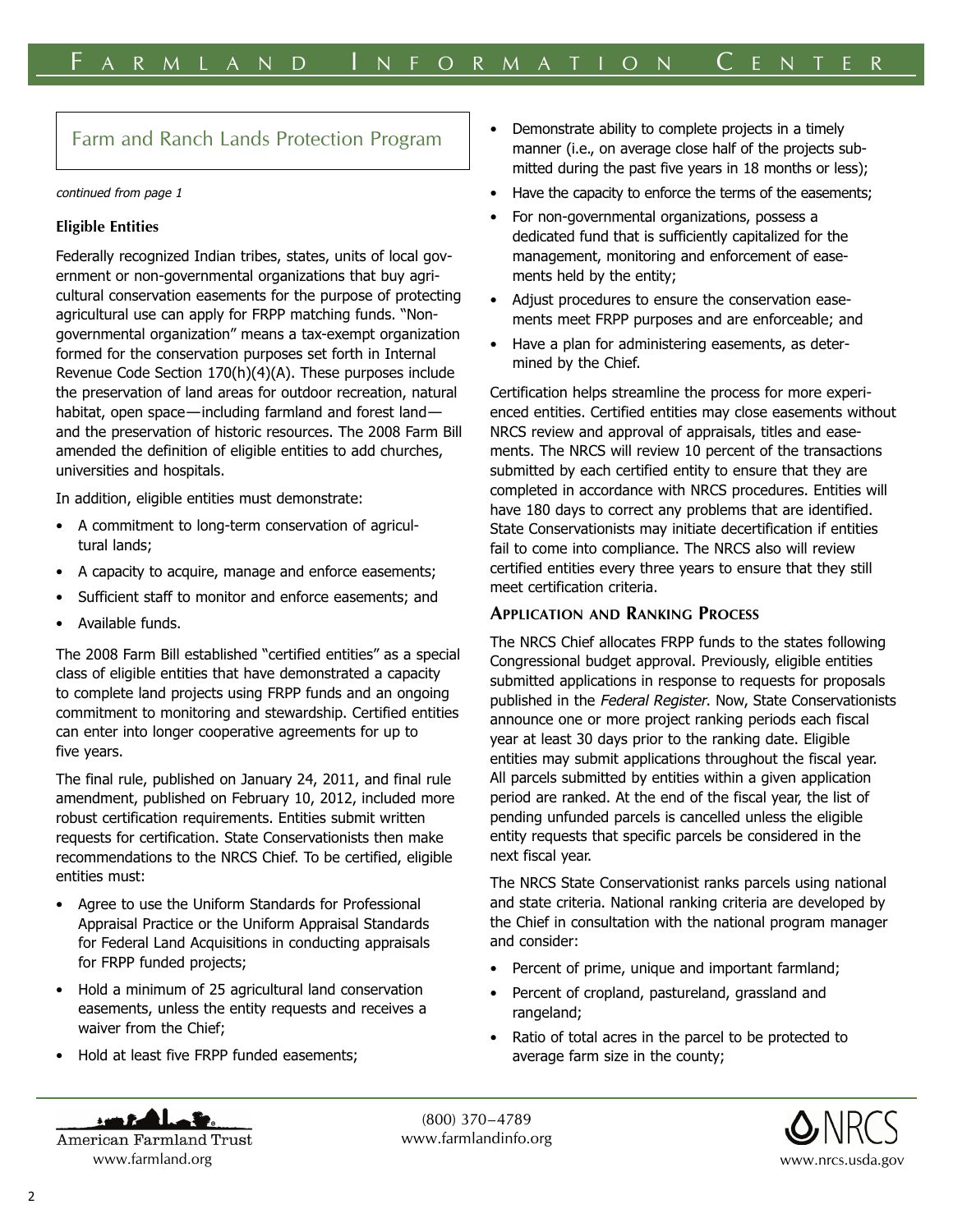# Farm and Ranch Lands Protection Program

- Decrease in the percentage of acreage of farm and ranch land in the county between the last two USDA Censuses of Agriculture;
- Percent county population growth;
- Population per square mile;
- Proximity to other protected land;
- Proximity to other agricultural operations and infrastructure; and
- Additional criteria as determined by the Chief.

State and local criteria are developed by the State Conservationist with advice from the state technical committee—a technical advisory group of individuals who represent natural resource sciences and occupations from state and federal agencies and the private sector. State and local criteria may include but are not limited to:

- Location in an area zoned for agriculture;
- Entity's experience managing and enforcing easements;
- Additional social, economic, historical and archaeological and environmental benefits;
- Degree to which enrollment may help achieve national, state and regional conservation goals or enhance existing conservation projects;
- Diversity of natural resources to be protected;
- Land Evaluation and Site Assessment score; and
- Existence of a farm or ranch succession plan established to encourage farm viability for future generations.

The State Conservationist must make the national and state ranking criteria available to the general public. To learn more about how the FRPP program is administered in your state, go to: www.nrcs.usda.gov/about/organization/regions.html for a link to the appropriate state office. On the state page, go to "programs" and select the federal Farm and Ranch Lands Protection Program. The program page will provide important information including application deadlines and state ranking criteria.

## **FUND ALLOCATION**

saan Pa

When a proposal from an entity is approved, the NRCS executes a cooperative agreement on behalf of the Commodity Credit Corporation. The cooperative agreement describes the transaction, cost, an estimate of the federal share and responsibilities of each party. The term of cooperative agreements is five years for certified entities and three years for other eligible entities. It includes an attachment listing the parcels selected by the State Conservationist. During their duration, cooperative agreements will be amended each fiscal year to include the list of parcels receiving FRPP funds.

Eligible entities are able to use their own conservation easement deed. The NRCS, however, can establish minimum requirements as a condition of receiving funds. The easement, for instance, must contain a right of enforcement clause for the United States, which empowers the NRCS to inspect and enforce the easement if the eligible entity fails to uphold it. The right of enforcement is considered a "vested property right" and cannot be condemned by state or local governments, but this right has not been acquired by the NRCS. Instead, it is a condition the eligible entity must meet in order to receive FRPP funds. This interpretation means that federal real property acquisition requirements no longer apply.

Land subject to the easement must be managed in accordance with a conservation plan for highly erodible land developed in accordance with the standards in the NRCS Field Office Technical Guide and approved by the local conservation district. Conservation easements also must include a limit on impervious surfaces. In general, the NRCS requires a limit of 2 percent of the area subject to the easement. The State Conservationist may grant waivers on a case by case basis not to exceed 10 percent. The NRCS does not consider approved conservation practices, roads and parking areas with soil or gravel surfaces, or temporary greenhouses that cover soil for less than six months to be impervious surfaces.

The State Conservationist determines the NRCS share awarded for a given parcel. The NRCS may pay up to 50 percent of the appraised fair market value of the easement. Entities must provide at least 25 percent of the final negotiated purchase price.

## **HISTORY**

The federal government's efforts to stem farmland conversion began with the passage of the Farmland Protection Policy Act (FPPA) in 1981. The FPPA directs federal agencies to evaluate the extent to which federally funded projects lead to the conversion of agricultural land and to consider less harmful alternatives. The regulations were issued in 1994 but have failed to effectively prevent farmland conversion.

continued on page 6



American Farmland Trust www.farmland.org www.nrcs.usda.gov

(800) 370–4789 www.farmlandinfo.org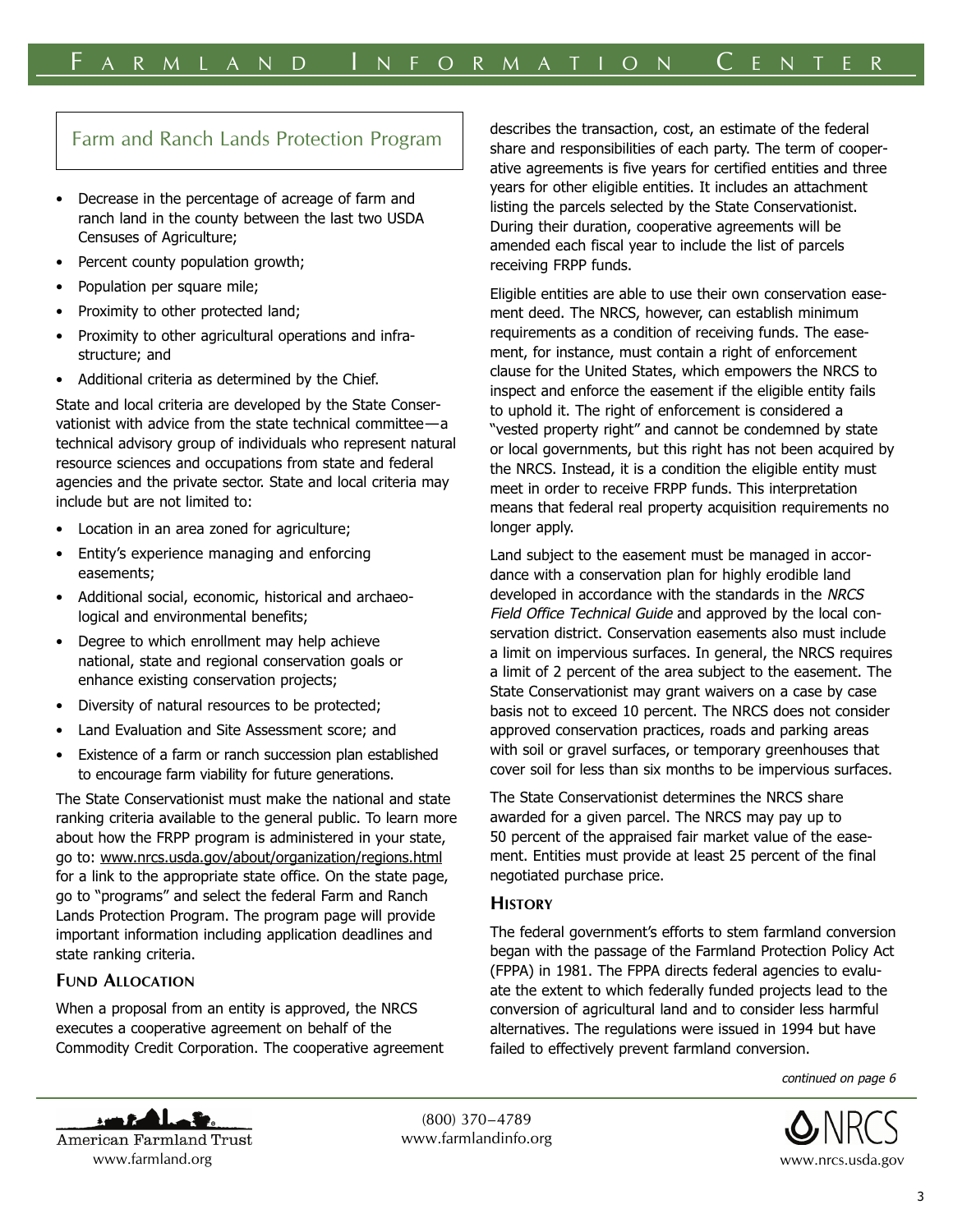## FEDERAL FARM AND RANCH LANDS PROTECTION PROGRAM ALLOCATIONS

| <b>State</b>      | 1996         | 1997        | 1998         | 2000      | 2001         | 2002         | 2003         | 2004         | 2005          |
|-------------------|--------------|-------------|--------------|-----------|--------------|--------------|--------------|--------------|---------------|
| Alabama           | \$0          | \$0         | \$0          | \$0       | \$0          | \$0          | \$1,221,901  | \$1,063,321  | \$48,104      |
| Alaska            | \$0          | \$0         | \$0          | \$0       | \$0          | \$0          | \$0          | \$7,507      | \$0           |
| Arizona           | \$0          | \$0         | \$0          | \$0       | \$0          | \$1,750,000  | \$0          | \$687,639    | \$18,492      |
| Arkansas          | \$0          | \$0         | \$0          | \$0       | \$0          | $$0$$        | \$0          | \$0          | \$1,676       |
| California        | \$2,080,000  | \$416,300   | \$1,042,000  | \$0       | \$1,117,400  | \$2,470,500  | \$3,213,682  | \$3,713,015  | \$5,865,805   |
| Colorado          | \$1,040,000  | \$0         | \$1,042,000  | \$0       | \$540,200    | \$2,099,700  | \$3,491,161  | \$3,499,863  | \$4,527,904   |
| Connecticut       | \$1,040,000  | \$0         | \$1,042,000  | \$0       | \$623,500    | \$2,101,035  | \$2,034,693  | \$2,970,308  | \$3,420,407   |
| Delaware          | \$1,040,000  | \$0         | \$1,385,000  | \$0       | \$617,300    | \$1,956,500  | \$2,812,604  | \$4,212,200  | \$4,100,865   |
| Florida           | \$453,000    | \$0         | \$625,000    | \$0       | \$729,600    | \$1,000,000  | \$3,230,596  | \$2,855,047  | \$4,500,562   |
| Georgia           | \$0          | \$0         | \$0          | \$0       | \$0          | \$1,095,900  | \$1,136,839  | \$1,440,697  | \$1,588,207   |
| Hawaii            | \$0          | \$0         | \$0          | \$0       | \$0          | \$0          | \$0          | \$2,406      | \$2,153,520   |
| Idaho             | \$0          | \$0         | \$0          | \$0       | \$212,200    | \$450,000    | \$904,958    | \$370,492    | \$56,200      |
| Illinois          | \$0          | \$0         | \$0          | \$0       | \$520,000    | \$1,319,430  | \$1,439,727  | \$1,767,477  | \$1,779,871   |
| Indiana           | \$0          | \$0         | \$0          | \$0       | \$0          | \$901,200    | \$101,402    | \$7,075      | \$754         |
| Iowa              | \$0          | \$0         | \$0          | \$0       | \$289,100    | \$766,311    | \$382,017    | \$266,660    | \$1,055,670   |
| Kansas            | \$0          | \$0         | \$0          | \$0       | \$0          | \$165,000    | \$488,702    | \$119,420    | \$76,100      |
| Kentucky          | \$416,000    | \$0         | \$729,000    | \$0       | \$635,800    | \$2,878,500  | \$3,136,810  | \$2,862,143  | \$3,745,262   |
| Louisiana         | \$0          | \$0         | \$0          | \$0       | \$0          | \$0          | \$21,020     | \$998        | \$16,437      |
| Maine             | \$0          | \$0         | \$375,000    | \$0       | \$663,800    | \$972,000    | \$1,141,447  | \$1,566,500  | \$38,769      |
| Maryland          | \$1,555,000  | \$104,300   | \$1,457,997  | \$0       | \$718,400    | \$2,622,400  | \$5,032,549  | \$6,658,459  | \$8,720,347   |
| Massachusetts     | \$1,040,000  | \$208,300   | \$1,250,000  | \$0       | \$637,800    | \$2,304,200  | \$2,932,471  | \$4,526,816  | \$4,746,323   |
| Michigan          | \$1,040,000  | \$364,300   | \$1,094,000  | \$0       | \$562,200    | \$2,238,600  | \$3,102,026  | \$2,684,099  | \$4,163,108   |
| Minnesota         | \$0          | \$0         | \$0          | \$0       | \$0          | \$0          | \$1,302,625  | \$1,135,953  | \$1,593,018   |
| Mississippi       | \$0          | \$0         | \$0          | \$0       | \$0          | \$0          | \$0          | \$0          | \$0           |
| Missouri          | \$0          | \$0         | \$0          | \$0       | \$0          | \$408,000    | \$1,218,553  | \$670,130    | \$628,505     |
| Montana           | \$0          | \$0         | \$0          | \$0       | \$103,200    | \$1,338,400  | \$2,003,840  | \$2,287,642  | \$1,260,781   |
| Nebraska          | \$0          | \$0         | \$0          | \$0       | \$0          | \$0          | \$0          | \$539,022    | \$10,942      |
| Nevada            | \$0          | \$0         | \$0          | \$0       | \$0          | \$0          | \$0          | \$566,900    | \$1,260,437   |
| New Hampshire     | \$0          | \$104,300   | \$234,000    | \$250,000 | \$527,900    | \$1,856,467  | \$1,954,102  | \$3,195,205  | \$3,507,384   |
| New Jersey        | \$1,040,000  | \$208,300   | \$1,458,000  | \$0       | \$765,600    | \$2,300,928  | \$4,476,298  | \$5,714,994  | \$6,439,064   |
| <b>New Mexico</b> | \$0          | \$0         | \$0          | \$0       | \$0          | \$0          | \$1,423,893  | \$434,700    | \$680,480     |
| New York          | \$416,000    | \$104,300   | \$1,458,000  | \$0       | \$440,900    | \$1,650,782  | \$2,847,539  | \$3,301,635  | \$5,713,403   |
| North Carolina    | \$159,000    | \$0         | \$313,000    | \$0       | \$598,100    | \$2,193,428  | \$2,168,361  | \$2,399,224  | \$3,664,957   |
| North Dakota      | \$0          | \$0         | \$0          | \$0       | \$0          | \$0          | \$701,100    | \$446,496    | \$370,213     |
| Ohio              | \$0          | \$0         | \$0          | \$0       | \$0          | \$1,612,800  | \$2,428,786  | \$3,346,079  | \$3,974,570   |
| Oklahoma          | \$0          | \$0         | \$0          | \$0       | \$26,000     | \$0          | \$1,199,957  | \$1,390,598  | \$861,287     |
| Oregon            | \$0          | \$0         | \$0          | \$0       | \$0          | \$0          | \$1,188,484  | \$175,131    | \$675,783     |
| Pennsylvania      | \$1,664,000  | \$281,300   | \$1,458,000  | \$0       | \$665,800    | \$2,870,316  | \$5,027,444  | \$4,244,350  | \$6,899,419   |
| Rhode Island      | \$520,000    | \$0         | \$703,000    | \$0       | \$527,300    | \$1,328,600  | \$1,282,460  | \$2,675,154  | \$3,506,411   |
| South Carolina    | \$0          | \$0         | \$0          | \$0       | \$299,500    | \$534,950    | \$1,186,487  | \$1,666,904  | \$1,623,621   |
| South Dakota      | \$0          | \$0         | \$0          | \$0       | \$0          | \$0          | \$0          | \$0          | \$271,271     |
| Tennessee         | \$0          | \$0         | \$0          | \$0       | \$0          | \$0          | \$0          | \$917,922    | \$518,522     |
| Texas             | \$0          | \$0         | \$0          | \$0       | \$480,500    | \$0          | \$1,320,503  | \$1,559,561  | \$712,585     |
| Utah              | \$0          | \$0         | \$0          | \$0       | \$116,500    | \$40,500     | \$1,157,901  | \$1,201,142  | \$1,334,346   |
| Vermont           | \$1,040,000  | \$104,300   | \$1,250,000  | \$0       | \$3,452,800  | \$1,859,600  | \$2,036,124  | \$3,519,873  | \$3,553,722   |
| Virginia          | \$104,000    | \$0         | \$0          | \$0       | \$521,800    | \$1,496,131  | \$921,344    | \$1,421,900  | \$1,733,381   |
| Washington        | \$208,000    | \$0         | \$469,000    | \$0       | \$588,800    | \$2,088,422  | \$1,947,491  | \$1,716,240  | \$2,112,853   |
| West Virginia     | \$0          | \$0         | \$0          | \$0       | \$0          | \$400,000    | \$1,003,992  | \$1,628,585  | \$2,052,080   |
| Wisconsin         | \$145,000    | \$104,300   | \$615,000    | \$0       | \$518,000    | \$1,635,200  | \$1,803,867  | \$2,088,000  | \$3,592,567   |
| Wyoming           | \$0          | \$0         | \$0          | \$0       | \$0          | \$0          | \$809,644    | \$1,014,288  | \$1,245,344   |
| Pacific Basin     | \$0          | \$0         | \$0          | \$0       | \$0          | \$0          | \$0          | \$0          | \$0           |
| Puerto Rico       | \$0          | \$0         | \$0          | \$0       | \$0          | \$0          | \$0          | \$0          | \$6,341       |
| <b>Total</b>      | \$15,000,000 | \$2,000,000 | \$17,999,997 | \$250,000 | \$17,500,000 | \$50,705,800 | \$77,235,400 | \$90,539,770 | \$110,427,670 |

Figures represent funds for easement acquisitions (i.e., financial assistance) and technical assistance. Historically, technical assistance has represented approximately 3% of funds allocated to the states. There were no allocations in fiscal year 1999.

Source: USDA Natural Resources Conservation Service Easement Programs Division